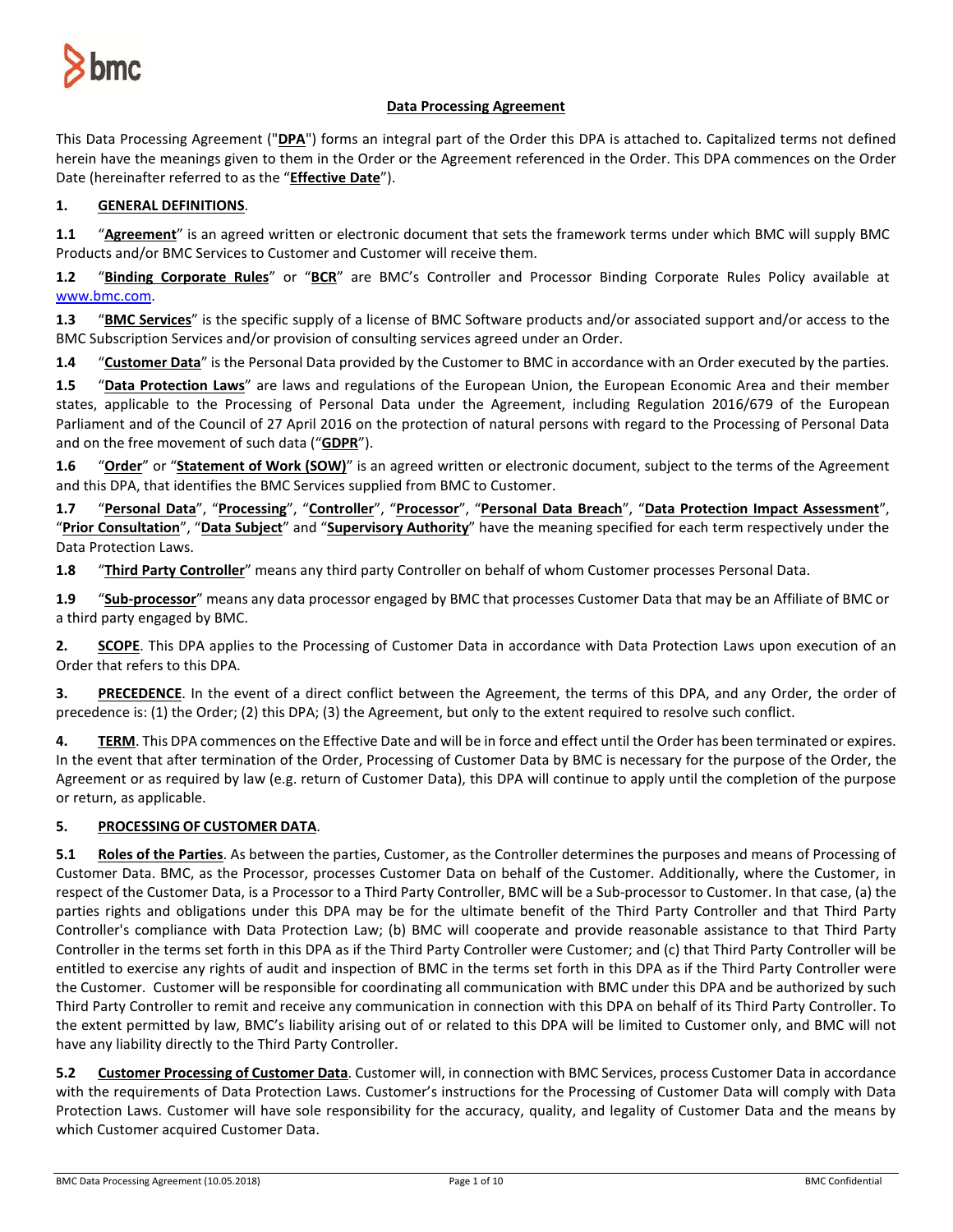

**5.3 BMC Processing of Customer Data**. BMC will only process Customer Data on behalf of and in accordance with Customer's documented instructions as set forth in this DPA. BMC will not process Customer Data except on Customer's instructions, unless required to do so by law. Customer instructs BMC to process Customer Data necessary for the exercise and performance of Customer's rights and obligations under the Agreement, the Order and this DPA respectively. Customer Data may be processed or used for another purpose only with the prior written consent of Customer. BMC will immediately inform Customer if, in BMC's opinion, an instruction from the Customer may infringe Data Protection Laws.

**5.4 Details of Processing.** BMC will process and use Customer Data for the purposes defined in Attachment 1 to this DPA and in accordance with Customer's instructions as set forth in the Agreement, the Order and this DPA. The subject-matter, duration, nature and purpose of the processing, the types of Customer Data and categories of Data Subjects processed under this DPA are further specified in Attachment 1 to this DPA.

**5.5 Records of Processing activities**. Customer and BMC will maintain records of Processing activities, in their respective roles of Controller and Processor. Parties will cooperate to fulfil the obligation to maintain such records. Any material change made by a party, requiring an update of the records of Processing activities maintained by the other party, will be notified to the other party within a reasonable time. Each party will bear its own costs for its own records of Processing activities.

# **6. SUB-PROCESSING**.

**6.1 Sub-processor.** Customer acknowledges and agrees that BMC may engage its Affiliates or third parties as Sub-processors in connection with BMC Services, including access to Customer Data. A list of all Sub-processors (including BMC Affiliates and third party Sub-processor) as of the Effective Date of this DPA is provided in Attachment 2 to this DPA.

**6.2 Written contract.** Sub-processors will be obliged under a written contract (i) to comply with Data Protection Laws and (ii) to provide at least the same level of data protection as is required by this DPA, including the implementation of appropriate technical and organizational measures.

**6.3 Change of Sub-processors**. Any additions or replacements of Sub-processors will be notified to the Customer via email. Customer may oppose to BMC use of a new Sub-processor by notifying BMC in writing of its objective reasons to oppose within ten (10) business days after receipt of BMC's notice. In the event Customer objects to a new Sub-processor, BMC will use reasonable efforts to make available to Customer a change in the BMC Services or recommend a commercially reasonable change to Customer's configuration or use of the BMC Services to avoid Processing of Customer Data by the objected-to new Sub-processor without unreasonably burdening the Customer. If BMC is unable to make available such change within a reasonable period of time, Customer may terminate the applicable Order(s) with respect only to those BMC Services which cannot be provided by BMC without the use of the objected-to new Sub-processor by providing written notice to BMC. BMC will refund Customer any prepaid fees covering the remainder of the Order term following the effective date of termination with respect to such terminated BMC Services, without imposing a penalty for such termination on Customer.

**6.4 Responsibility**. BMC will be liable for the performance of its Sub-processors to the same extent BMC would be liable if performing the BMC Services of each Sub-processor directly under the terms of this DPA.

**7. DATA SUBJECT REQUESTS**. In the event any of the parties receives a request from a Data Subject to exercise the Data Subject's right of access, right to rectification, restriction of Processing, erasure ("right to be forgotten"), data portability, object to the Processing, or its right not to be subject to an automated individual decision making ("**Data Subject request**"):

**7.1 Addressed to Customer**. To the extent Customer, in its use of the BMC Services, cannot address a Data Subject request, considering the nature of the Processing, BMC will provide commercially reasonable assistance upon Customer's written request by appropriate technical and organizational measures, insofar as this is possible, and to the extent BMC is legally permitted to do so, for the fulfilment of Customer's obligation to respond to a Data Subject request under Data Protection Laws. Customer will be responsible for any costs arising from BMC's provision of such assistance.

**7.2 Addressed to BMC**. BMC will promptly notify Customer of a Data Subject request received in connection with BMC Services, to the extent legally permitted.

**8. DELETION AND RETURN**. Upon request by Customer made within thirty (30) days after the effective date of termination of the Order(s), BMC will either delete or return all the Customer Data to the Customer. After such thirty (30) day period, if BMC has not already done so, BMC will delete the Customer Data from the BMC Services, including copies, unless legally prohibited.

**9. TRANSFER OF CUSTOMER DATA TO THIRD COUNTRIES**. BMC will transfer Customer Data pursuant to the BCR as approved by the Supervisory Authority for (a) transfers outside of the European Union, the European Economic Area and/or their member states, Switzerland and the United Kingdom and (b) for Customer's that have contractually specified in an Order that Data Protection Laws apply. The BCR policy is incorporated into a BMC corporate wide policy, requiring all BMC Affiliates and their employees to comply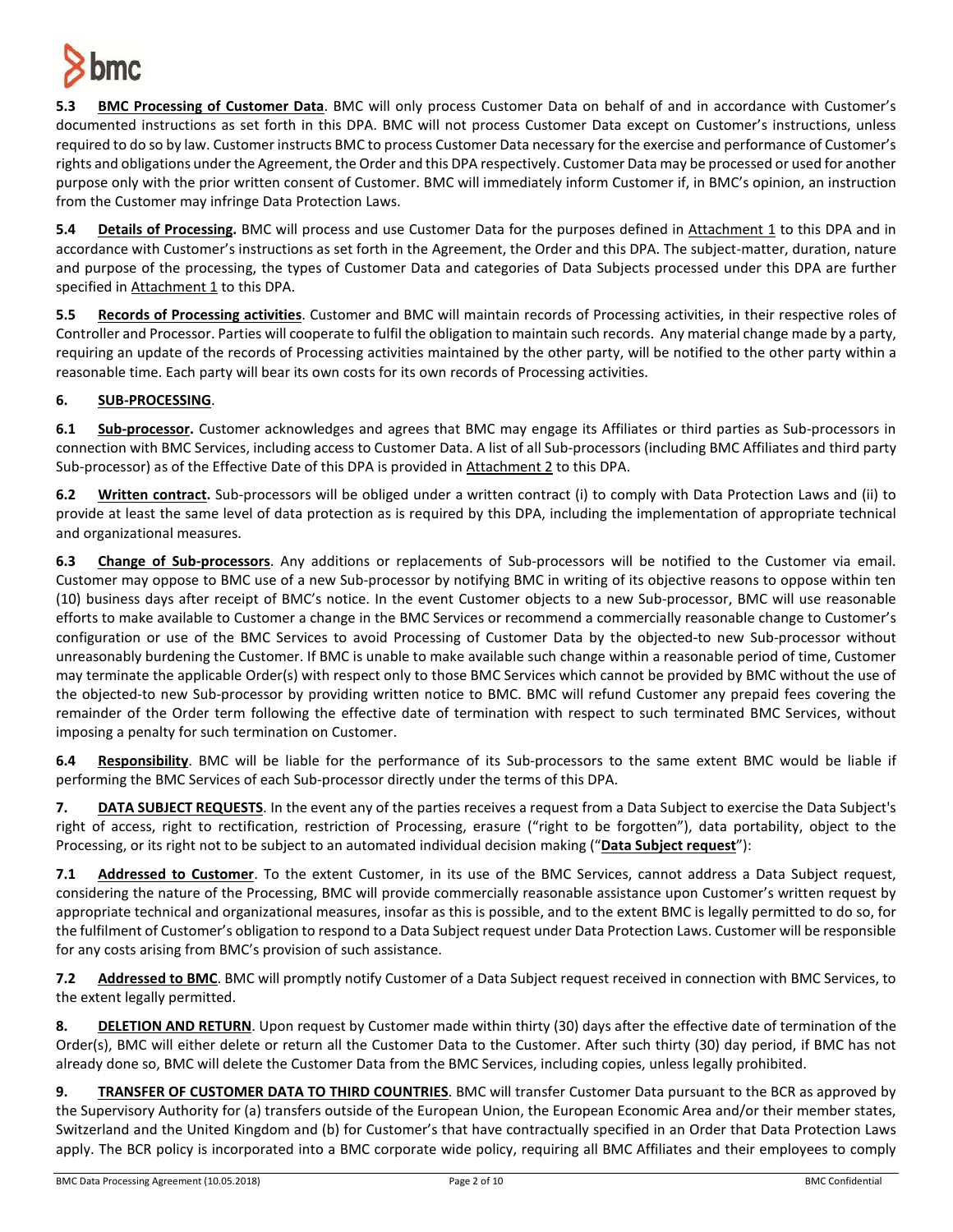

with and respect the BCR policy which is governing the collection, use, access, storage and transfer of Customer Data among BMC Affiliates and third party Sub-processors. BCR's are incorporated by reference and are an integral part of this DPA. Customer agrees that Customer Data may be processed by BMC Affiliates and third party Sub-processors provided that BMC, its Affiliates and its Subprocessors are and remain contractually bound by the BCR, or in the case of Sub-processors by the Sub-Processor's own BCR. BMC represents that its Affiliates and Sub-Processors are and will for the duration of this DPA remain contractually bound by and comply with the requirements of the BCR, or in the case of Sub-Processors by the Sub-Processor's own BCR.

# **10. SECURITY**.

**10.1 Confidentiality**. BMC will ensure that all personnel of BMC granted access to Customer Data have committed themselves to confidentiality by executing written confidentiality obligations to the extent legally necessary. The obligation to treat Customer Data pursuant to such confidentiality obligations will survive the termination of the employment. Customer Data may be made available only to personnel that require access to such Customer Data for the performance of BMC's contractual obligations towards Customer.

**10.2 Organizational and technical protection measures**. BMC will maintain appropriate organizational and technical protection measures, as set out in Attachment 3 to this DPA. BMC regularly monitors compliance with these measures. Upon Customer's request, BMC will provide Customer with reasonable cooperation and assistance to fulfil Customer's obligation under the GDPR, to implement and maintain appropriate organizational and technical protection measures, insofar as this obligation relates to the BMC Services in scope of this DPA. Customer will be responsible for any costs arising from any additional obligation on BMC due to a Customer request outside of this DPA.

## **11. SECURITY BREACH MANAGEMENT, NOTIFICATION AND COOPERATION WITH AUTHORITIES**.

**11.1 Customer Data Breach Notification to Customer**. BMC will notify Customer without undue delay after becoming aware of a breach of security leading to the accidental or unlawful destruction, loss, alteration, unauthorized disclosure of, or accessto, Customer Data processed by BMC and its Sub-processors. BMC will make reasonable efforts to identify the cause of such breach and take those steps as BMC deems necessary and reasonable in order to remediate the cause of such a breach to the extent the remediation is within BMC's reasonable control.

**11.2 Customer Data Breach Notification to the Supervisory Authority and the Data Subject.** Upon Customer's request, BMC will provide Customer with reasonable cooperation and assistance to fulfil Customer's obligation under the GDPR to notify a Customer Data Breach to the Supervisory Authority and to communicate on a Customer Data Breach to the Data Subject, insofar as this obligation relates to the BMC Services in scope of this DPA. Except in case of breach of this DPA by BMC, an Affiliate of BMC or a Sub-processor of BMC, Customer will be responsible for any costs arising from BMC's provision of such assistance.

**11.3 Cooperation with Supervisory Authorities.** Customer and BMC will cooperate with competent Supervisory Authorities as required by the GDPR. If a party is subject to investigative or corrective powers of a Supervisory Authority, this party will inform the other party without undue delay, insofar as it relates to the data Processing covered by this DPA. Parties will provide reasonable assistance to each other to fulfil obligations to cooperate with Supervisory Authorities. Each party is responsible for its own costs arising from the provision of such assistance.

# **12. AUDIT AND IMPACT ASSESSMENTS**.

**12.1 Data Protection Impact Assessment and Prior Consultation.** Upon Customer's request, BMC will provide Customer with reasonable cooperation and assistance to fulfil Customer's obligation under the GDPR to carry out a Data Protection Impact Assessment related to Customer's use of the BMC Services, to the extent Customer does not otherwise have access to the relevant information, and to the extent such information is available to BMC. BMC will provide reasonable assistance to Customer in the cooperation or Prior Consultation with the Supervisory Authority in the performance of its tasks. Customer will be responsible for any costs arising from BMC's provision of such assistance.

**12.2 Audit**. Upon request by Customer, BMC will make available to Customer all relevant information necessary to demonstrate compliance with this DPA, and will allow for and contribute to audits, including inspections, by Customer or an auditor mandated by Customer in relation to the Processing of the Customer Data by BMC and its Sub-processors. Customer will give notice of any audit or inspection to be conducted and will make reasonable endeavors to avoid causing any damage or disruption to BMC premises, equipment and business while its personnel are on those premises in the course of such an audit or inspection. Any audit will be carried out on reasonable prior written notice of no less than thirty (30) days, and will not be carried out more than once a year. Access to BMC premises for the purposes of such an audit or inspection is subject to: (a) the production of reasonable evidence of identity and authority by the auditors; (b) normal business hours; (c) audit personnel have committed themselves to confidentiality by executing written confidentiality obligations; and (d) access only to information that is strictly relevant to the BMC Services being provided to Customer, which excludes any information relating to the provision of BMC Services to other Customers. Audit and verification rights exclude direct security and penetration tests run by Customer or an auditor mandated by Customer.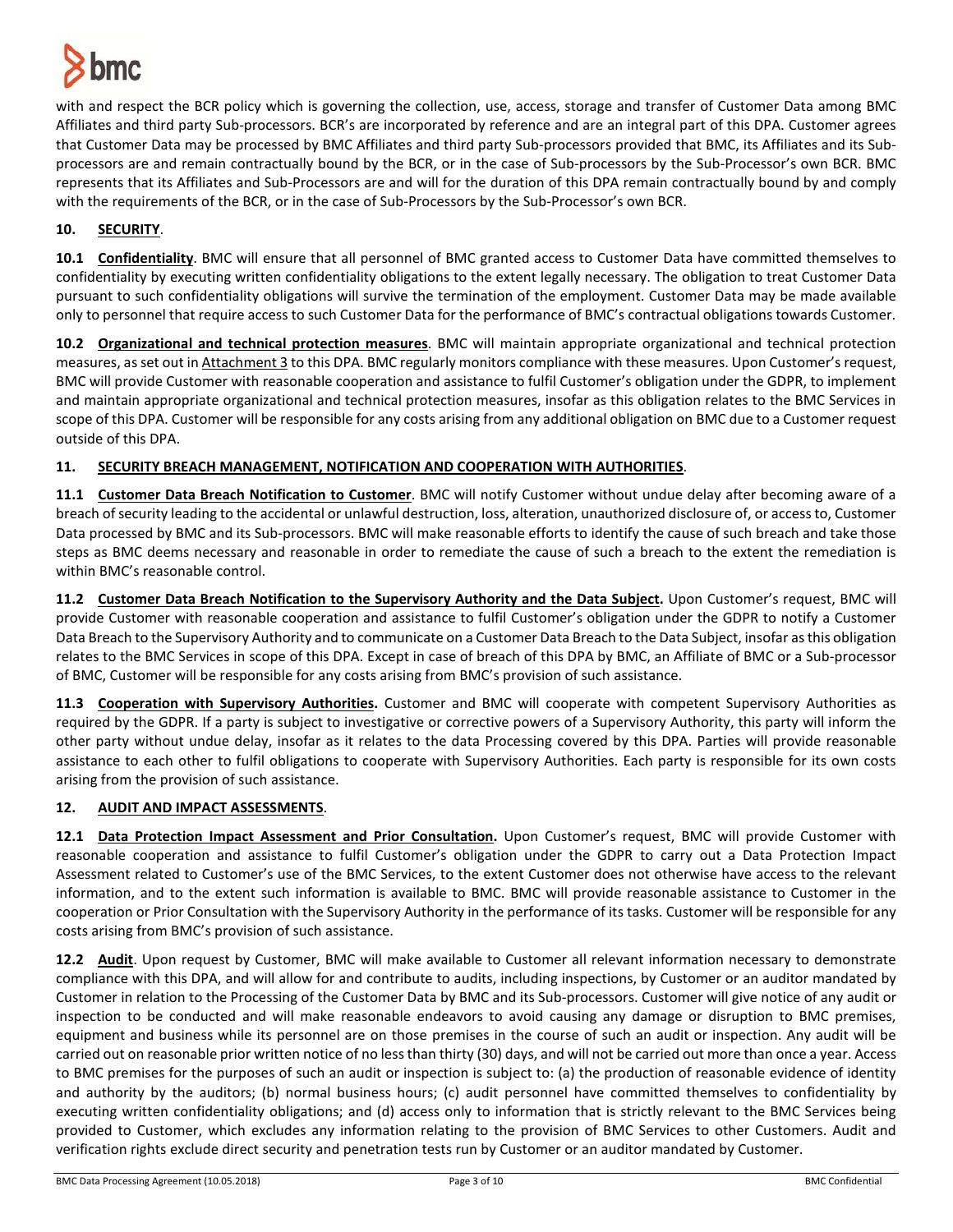

**13. LIMITATION OF LIABILITY**. Each party's liability, taken together in the aggregate, arising out of or related to this DPA, whether in contract, tort or under any other theory of liability, is exclusively subject to terms and conditions contained in the Agreement.

| ATTACHMENTS INCORPORATED INTO THIS DPA                          |  |
|-----------------------------------------------------------------|--|
| Attachment 1 – Details of Customer Data processing              |  |
| Attachment 2 – List of Sub-processors                           |  |
| Attachment 3 – Organizational and technical protection measures |  |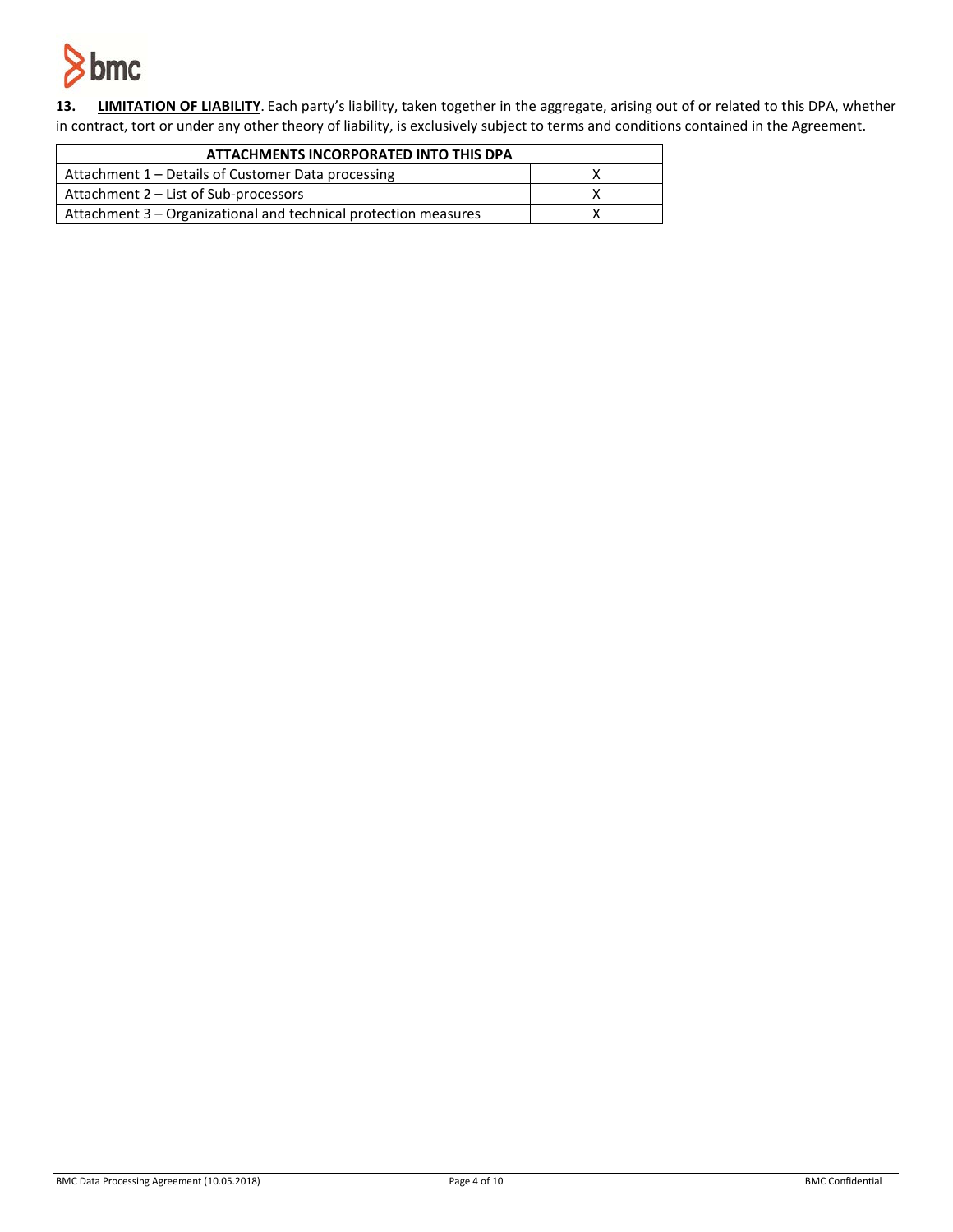

### **Attachment 1 - Details of Customer Data processing**

### **1. Extent, subject-matter, nature and purpose of intended processing of Customer Data**

As set forth in the Agreement, BMC will process Customer Data necessary for the exercise and performance of Customer's rights and obligations under the Agreement, the Order and this DPA.

Additionally, as set forth in the DPA, BMC will not disclose Customer Data except as expressly permitted in writing by Customer or where required by law, in which case, to the extent legally permitted, BMC will provide Customer with prior notice of any such compelled disclosure.

### **2. Duration of processing**

The duration of Personal Data processing is the duration of the Order.

#### **3. Categories of Customer Data and concerned Data Subjects**

#### **(a) Data Subjects**

**The extent of Customer data processed by BMC is determined and controlled by Customer in its sole discretion. It may include, but is not limited to Personal Data relating to the following categories of data subjects:**

- Prospects, customers, business partners and vendors of Customer
- Customer's personnel, including Employees, agents and contractors
- Customer's Users authorized by Customer to use BMC Services

#### **(b) Categories of Personal Data**

**The extent of Customer data processed by BMC is determined and controlled by Customer in its sole discretion. It may include, but is not limited to Personal Data relating to the following categories of Personal Data:**

- Personal master data (name, address, title, degree, date of birth)
- Contact details (telephone number, mobile phone number, email address, fax number)
- Contractual master data
- Customer history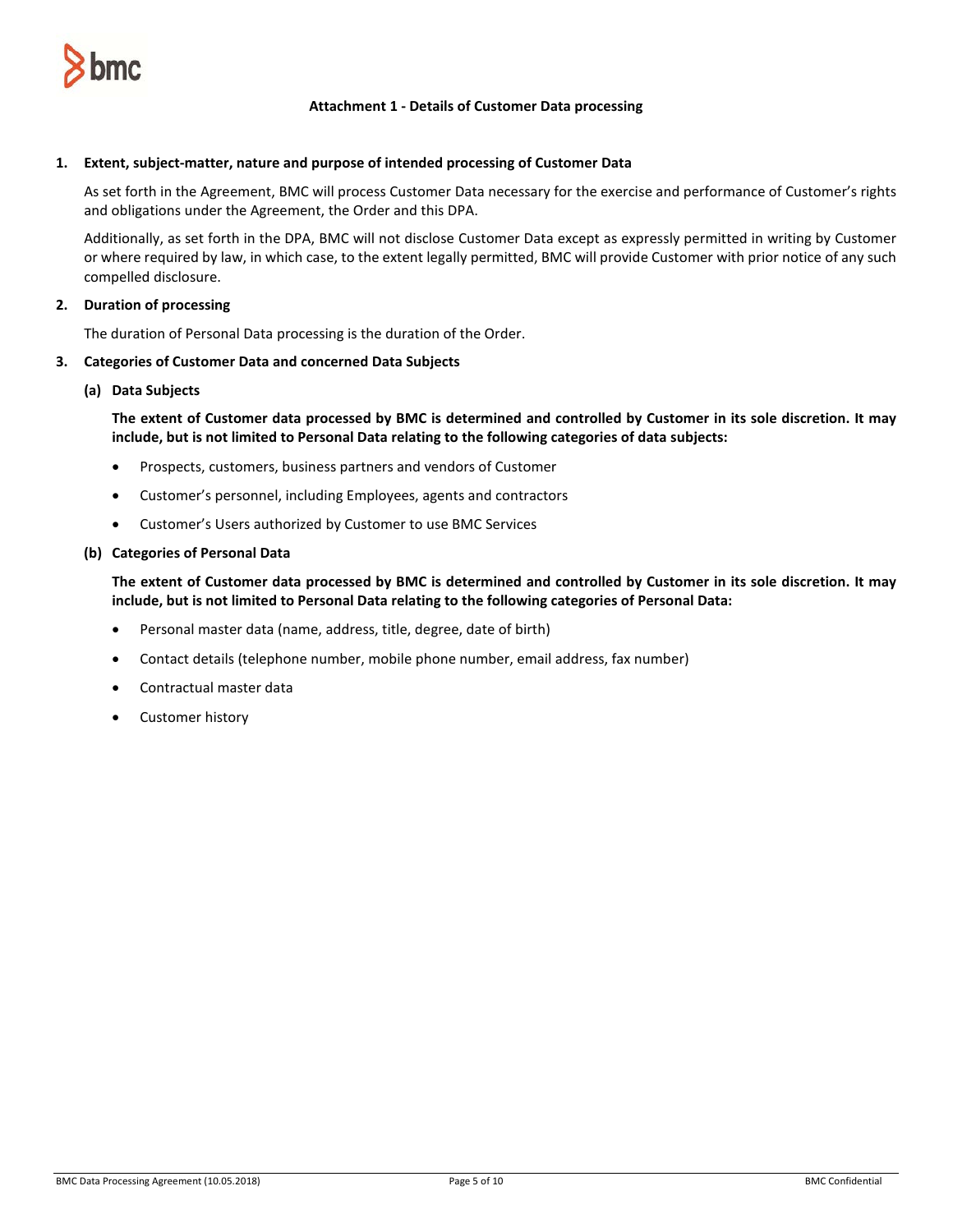

# **Attachment 2 - List of Sub-processors**

| <b>Entity Name</b>                                                                                                                                               | Entity<br><b>Type</b> | Country/<br>Region |  |
|------------------------------------------------------------------------------------------------------------------------------------------------------------------|-----------------------|--------------------|--|
| <b>BMC Affiliates</b>                                                                                                                                            |                       |                    |  |
| BMC Entities within European Economic Area (EEA) part of BMC's BCRs - please see link<br>https://www.bmc.com/legal/data-privacy-binding-corporate-rules.html#A-1 | Affiliate             | EEA                |  |
| BMC Entities Non-EEA part of BMC's BCRs - please see link https://www.bmc.com/legal/data-<br>privacy-binding-corporate-rules.html#A-2                            | Affiliate             | Non-FFA            |  |
| <b>Third Party entities for BMC Services</b>                                                                                                                     |                       |                    |  |
| YIDATEC Co. Ltd, HeYi Building 10F, 6Aixian St., Hi-Tech Park, Dalian, China 116023                                                                              | Outsourcer            | China              |  |
| Additional third-party entities may be called out on Orders                                                                                                      |                       |                    |  |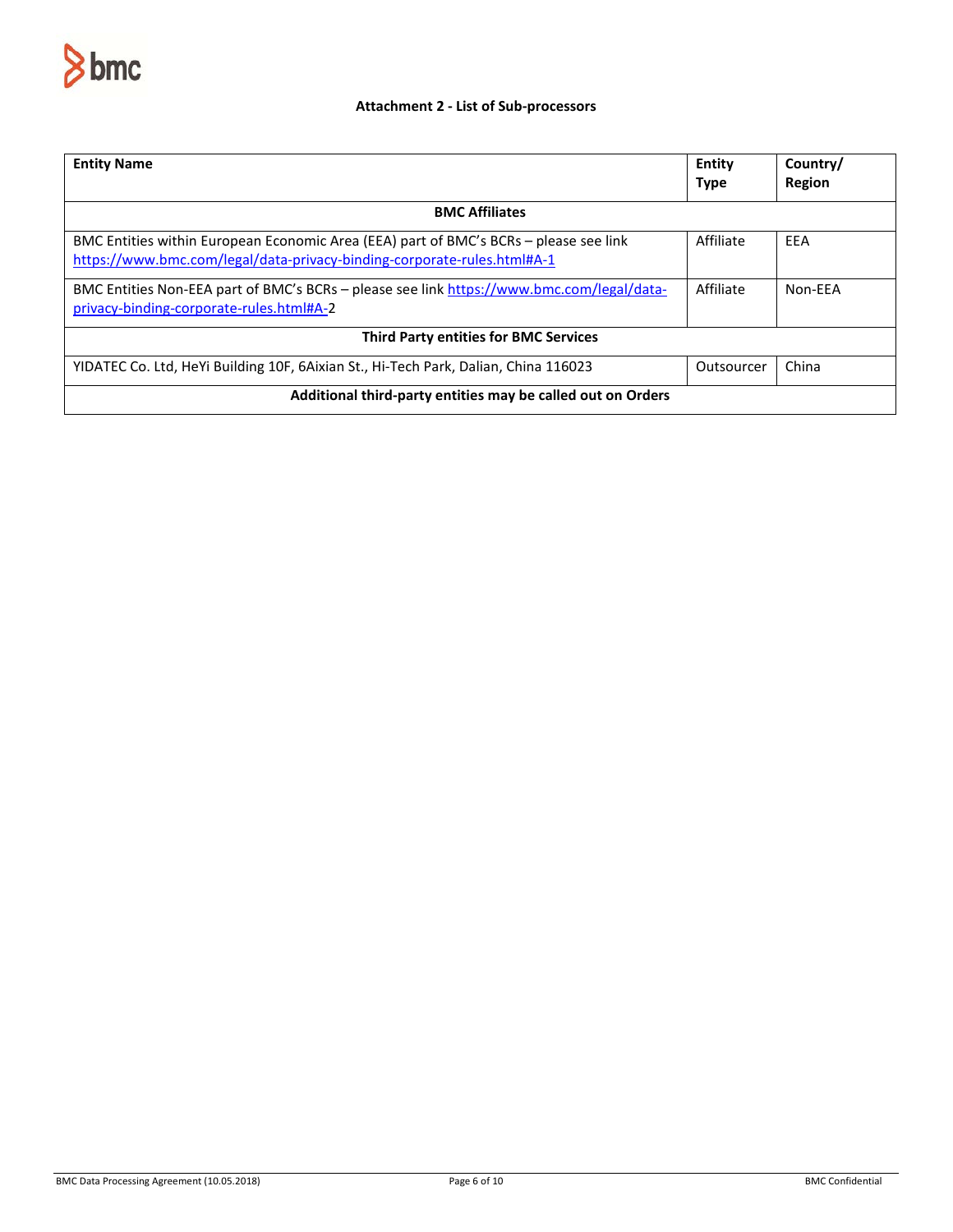

**Attachment 3 - Organizational and technical protection measures**

### **A. GENERAL ORGANIZATIONAL AND TECHNICAL MEASURES**

**To the extent Customer elects to provide Customer Data to BMC in accordance with the relevant Order, the Agreement and this DPA, the following organizational and protection measures apply.** 

- **1. Access control to premises, facilities and assets to prevent unauthorized persons from gaining access to data processing systems for processing or using Customer Data. BMC has deployed the following measures to control access to systems and data:**
	- BMC has an identity management system fully integrated with BMC human resources system providing full lifecycle management for BMC Users Accounts and access to data.
	- Accounts and access are revoked immediately upon termination of employment of such BMC user account, including disconnection of active remote access sessions.
	- BMC User Accounts are generated on a per-individual basis and not shared.
	- For BMC Support, access to Support Managed File Transfer Facility ("MFT") service is restricted to authorized personnel only, which is limited to BMC Support and the customer.
	- For BMC Support, BMC's Support MFT service is deployed in physically redundant, geographically diverse locations.
	- For BMC Consulting Services, access to BMC endpoints is restricted to authorized personnel only which is limited to BMC Support Services and BMC Consulting Services organizations.
	- BMC's data centers are with industry recognized tiered providers, with:
		- o Multiple certifications that may include: SSAE 16 (SOC I type II), PCI DSS (sec 9 & 12), ISO 27001, NIST
		- o 24 hour security
		- o Restricted, multifactor access

### **2. Access control to systems to prevent data processing systems from being used without authorization.**

BMC has deployed the following measures to provide a secured access to systems:

- BMC user accounts are required in order to access BMC systems. Access is restricted to authorized support personnel, and the assigned system owner.
- **3. Access control to ensure that persons entitled to use a data processing system have access only to the data to which they have a right of access, and that Customer Data cannot be read, copied, modified or removed without authorization in the course of processing or use and after storage.**
	- BMC maintains a confidential information protection policy that outlines data handling practices based on classification for which all BMC employees must comply.
	- BMC user accounts are required to access BMC systems, and are restricted to authorized support personnel and the assigned system owner.

### **B. ORGANIZATIONAL AND TECHNICAL MEASURES APPLYING ONLY TO SUPPORT**

- **1. Disclosure control to ensure that Customer Data cannot be read, copied, altered, or removed without authorization during electronic transfer or transfer or transport or while being recorded onto data storage media, and that it is possible to check and establish to which parties Customer Data are to be transferred by means of data transmission facilities.** 
	- BMC has deployed security measures to ensure that Customer Data is fully encrypted, using AES 256, in transport as it moves from the Customer site to Support MFT system.
	- Customer communication to the Support MFT system requires the use of an encrypted transmission channel using Secure File Transfer Protocol (SFTP).
	- BMC utilizes AES-256 encryption on disk, to ensure that data at rest on the Support MFT system cannot be read without authorization.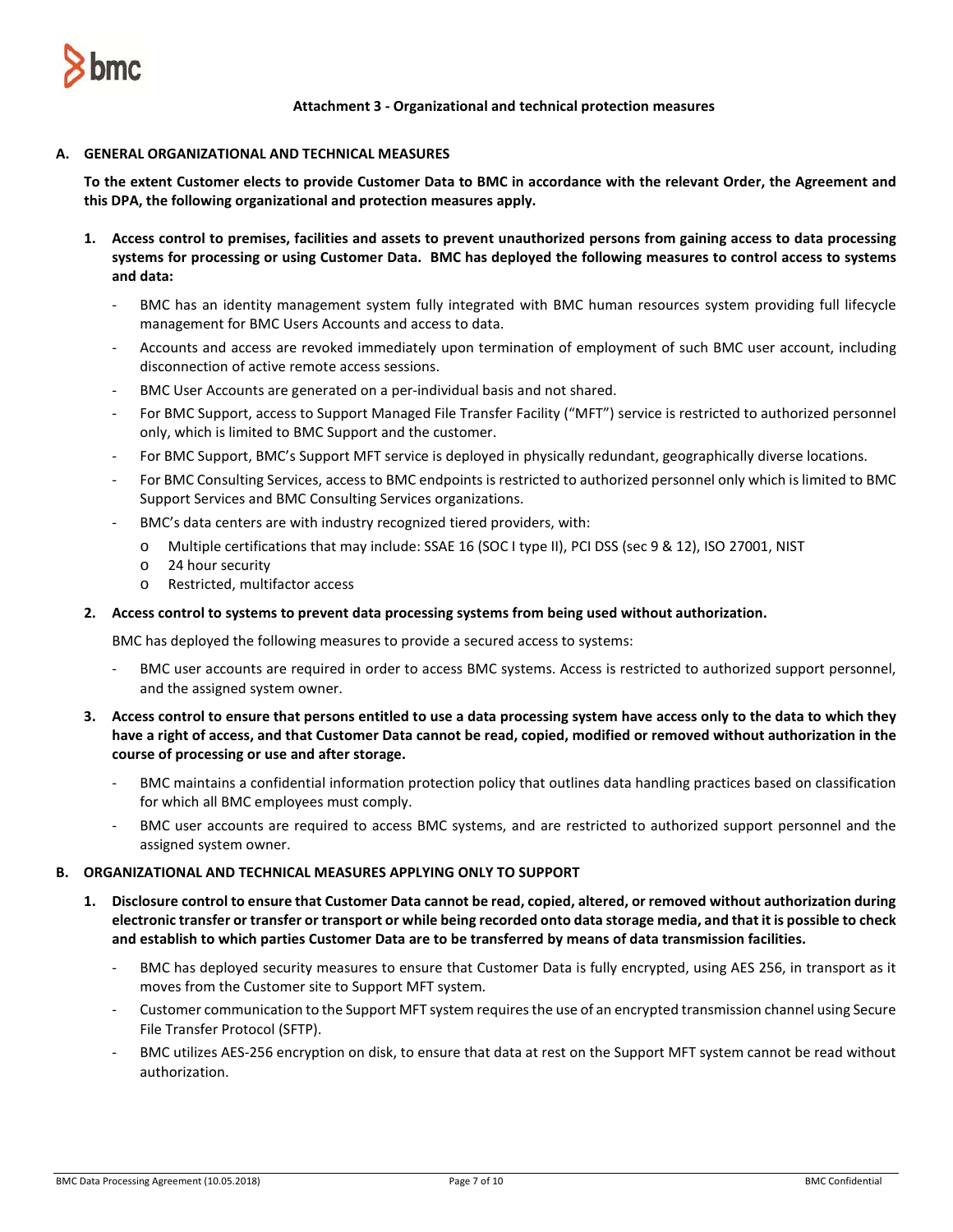

- **2. Input control to ensure that it is possible to after-the-fact check and establish whether Customer Data has been entered into, altered, or removed from data processing systems, and if so, by whom.** 
	- BMC has implemented controlled and secured logging procedures applicable to the Support MFT systems where the Customer Data potentially resides.
	- Logging provides full accountability for actions taken against Customer Data. Logs are retained for a period of at least a consecutive six (6) months.
- **3. Job control to ensure that Customer Data processed on behalf of others are processed strictly in compliance with the data controller's instructions.** 
	- BMC does not process Customer Data. In the event Customer provides Customer Data for support purposes, the Support MFT system provides automatic scanning of the stored data to attempt to detect any sensitive data.
	- If sensitive data is detected, both the Customer and BMC support personnel are alerted so special handling procedures can be taken if needed.
- **4. Availability control to ensure that Customer Data are protected against accidental destruction or loss.** 
	- BMC has a 24/7 network and security operations centers (NOC/SOC) to respond to network and security related incidents and provide continuous monitoring of our systems.
	- BMC has a variety of security tools implemented to protect its environment and data entrusted to it, including but not limited to, intrusion prevention services (IPS), anti-virus, application heuristic analysis (sandboxing), endpoint encryption, security information and event management (SIEM), rogue system detection (RSD), and web content filtering.
	- BMC maintains a formal incident response and cyber crisis plan that includes standard actions and engagement for incident handling that includes notification to the Customer and authorities.

## **C. ORGANIZATIONAL AND TECHNICAL MEASURES APPLYING ONLY TO SUBSCRIPTION SERVICES**

**1. Access control to premises and facilities to prevent unauthorized persons from gaining access to data processing systems for processing or using Personal Data.**

In data centers, the following measures are deployed to protect and control secured access to data center facilities:

- Access to production and disaster recovery data centers is securely controlled and monitored by industry standard layers of security.
- No entry to data center sites without approved change control, photo ID card and security center clearance.

### **2. Access control to systems to prevent data processing systems from being used without authorization.**

The following controls are implemented:

- Unique User identifiers (User IDs) to ensure that activities can be attributed to the responsible individual.
- User passwords are stored using a one-way hashing algorithm and are never transmitted unencrypted.
- Access to the Services require a valid User ID and password combination, which are encrypted via current industry encryption standards while in transmission. Following a successful authentication, a random session ID is generated and stored in the User's browser to preserve and track session state.
- Controls to ensure generated initial passwords must be reset on first use.
- Controls to revoke access after several consecutive failed login attempts.
- Controls on the number of invalid login requests before locking out a User.
- Controls to force a User password to expire after a period of use.
- Controls to terminate a User session after a period of inactivity.
- Password history controls to limit password reuse.
- Password length controls
- Password complexity requirement.
- Verification question before resetting password.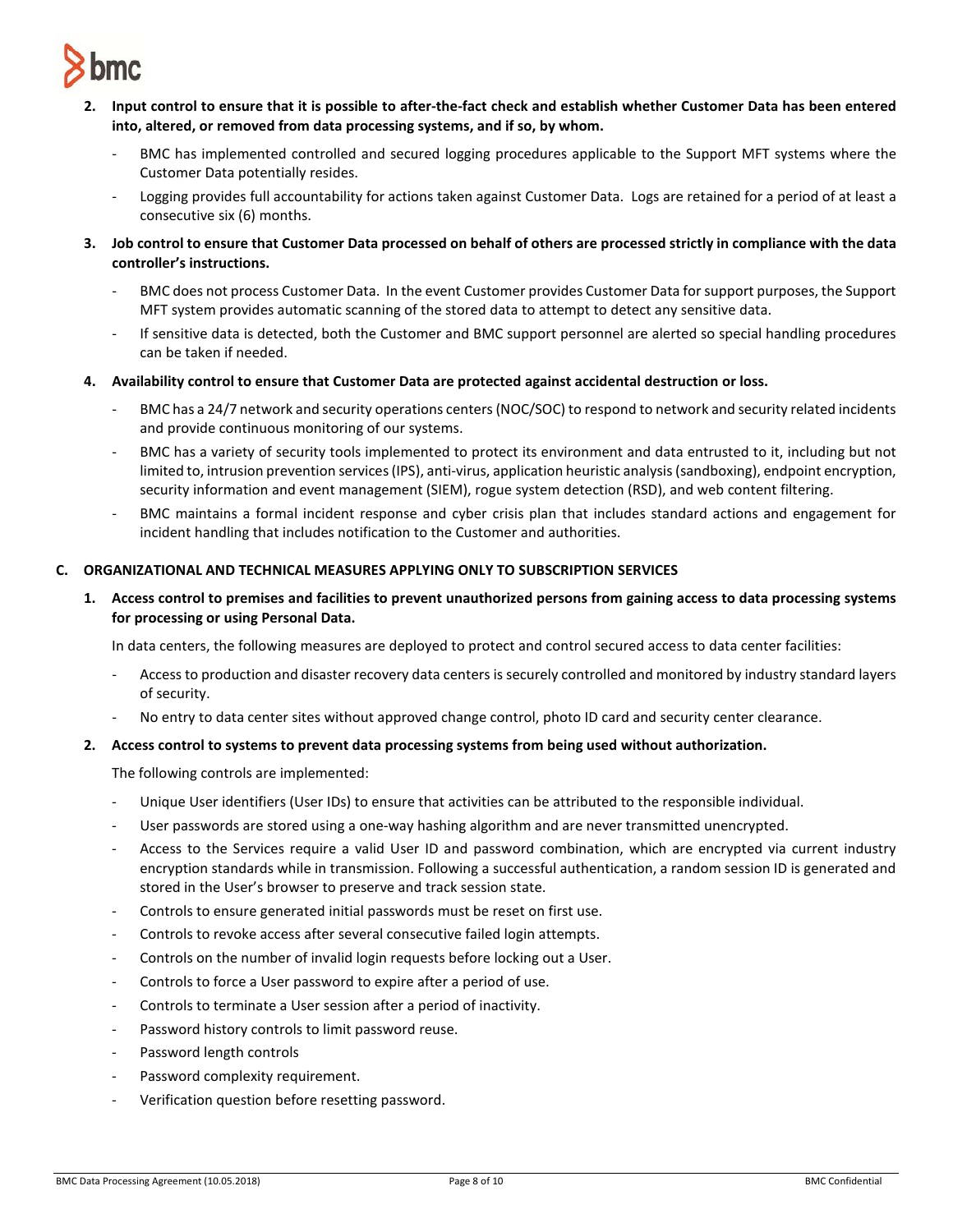

- **3. Access control to data to ensure that persons authorized to use a data processing system have access only to the data to which they have a right of access, and that Personal Data cannot be read, copied, modified or removed without authorization in the course of processing or use and after storage.**
- **4. Disclosure control to ensure that Personal Data cannot be read, copied, altered, or removed without authorization during electronic transfer or transfer or transport or while being recorded onto data storage media, and that it is possible to check and establish to which parties Personal Data are to be transferred by means of data transmission facilities.**

Security measures are employed to ensure that Personal Data is fully encrypted during transmission between Customer's network and the XaaS services data centers.

Customer communication to any XaaS services data center requires the use of an encrypted transmission channel, including at least HyperText Transfer Protocol Secure (HTTPS) and Transport Layer Security (TLS). Additional encrypted transmission channels may also include but are not limited to, Secure File Transfer Protocol (SFTP) and Internet Protocol Security Virtual Private Network (IPSec VPN).

**5. Input control to ensure that it is possible to after-the-fact check and establish whether Personal Data has been entered into, altered, or removed from data processing systems, and if so, by whom.**

Controlled and secured logging procedures may be employed on XaaS services systems where the Personal Data resides. Logging provides full accountability for actions taken against Personal Data and by whom within the XaaS Services organization.

**6. Job control to ensure that personal data processed on behalf of others are processed strictly in compliance with the Data Controller's instructions.**

As set forth in the DPA, BMC and its Sub-processor will process Personal Data in accordance with Customer's lawful and explicit instructions, including to provide the Services as set forth in the Agreement and as instructed by Users in their use of the Services.

**7. Availability control to ensure that Personal Data are protected against accidental destruction or loss.**

BMC has a variety of security tools implemented to protect its environment and data entrusted to it, including but not limited to, intrusion prevention services (IPS), anti-virus, application heuristic analysis (sandboxing), endpoint encryption, security information and event management (SIEM), rogue system detection (RSD), and web content filtering.

BMC maintains a formal incident response and cyber crisis plan that includes standard actions and engagement for incident handling that includes notification to the customer and authorities.

- Disaster recovery. BMC or its Sub-processor may utilize disaster recovery facilities that may be geographically remote from primary data centers, along with required hardware, software, and Internet connectivity, in the event BMC's Subprocessor production facilities at the primary data center were to be rendered unavailable. BMC's Sub-processor has disaster recovery plans in place and tests them at least once per year.
- Viruses. The Services will not introduce any viruses to Customers systems; however, the Services do not scan for viruses that could be included in attachments or other Customer Data uploaded into the Services by Customer. Any such uploaded attachments will not be executed in the Services and therefore will not damage or compromise the Services.
- **8. Segregation control to ensure that data collected for different purposes can be processed separately.** 
	- Permissions and access control lists within BMC Subscription Services environment allow logically segregated processing of personal data;
	- Access control within the BMC Subscription Services environment is restricted and isolated so usage activities for one BMC customer cannot be viewed or accessed by another BMC customer.

# **D. ORGANIZATIONAL AND TECHNICAL MEASURES APPLYING ONLY TO CONSULTING SERVICES**

- **1. Disclosure control to ensure that Customer Data cannot be read, copied, altered, or removed without authorization during electronic transfer or transfer or transport or while being recorded onto data storage media.**
	- BMC has deployed security measures to ensure that BMC Consulting Services computing systems (the PS laptops) are fully encrypted, using AES 256.
		- BMC Consulting Services consultants utilize secure transmission methods for data transfer to/ from customer, such as SFTP.